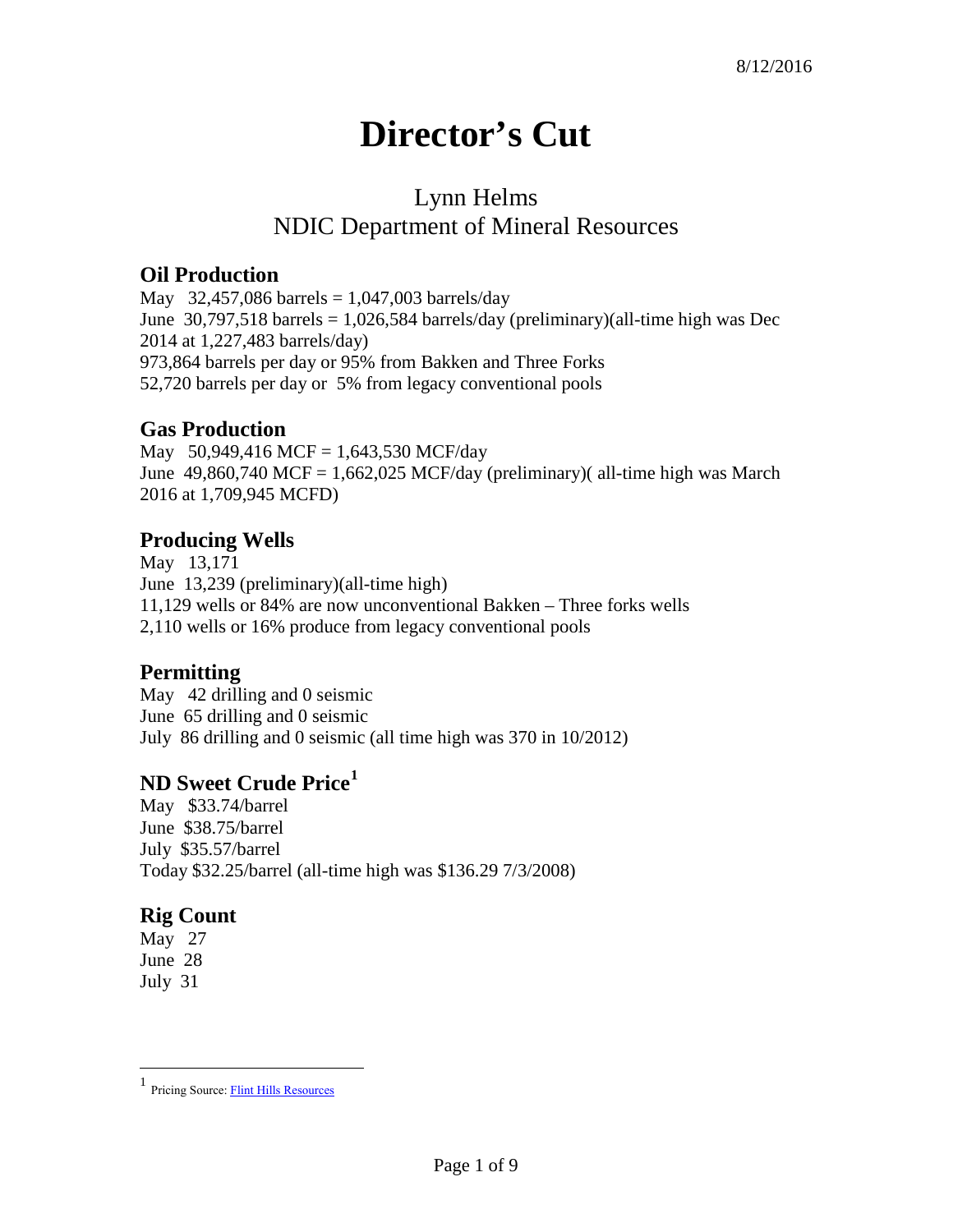Today's rig count is 34 (all-time high was 218 on 5/29/2012) The statewide rig count is down 84% from the high and in the five most active counties rig count is down as follows: Divide -92% (high was 3/2013) Dunn -74% (high was 6/2012) McKenzie -80% (high was 1/2014)

Mountrail -93% (high was 6/2011) Williams -94% (high was 10/2014)

#### **Comments:**

The drilling rig count increased one from May to June, then increased three from June to July, and increased 3 more from July to today. Operators remain committed to running the minimum number of rigs while oil prices remain below \$60/barrel WTI. The number of well completions was almost unchanged from 45(final) in May to 44(preliminary) in June. Oil price weakness is the primary reason for the slow-down and is now anticipated to last into at least the third quarter of this year and perhaps into the second quarter of 2017. There was 1 significant precipitation event, 15 days with wind speeds in excess of 35 mph (too high for completion work), and no days with temperatures below -10F.

Over 98% of drilling now targets the Bakken and Three Forks formations.

Estimated wells waiting on completion<sup>[2](#page-1-0)</sup> is 887, down 44 from the end of May to the end of June.

Estimated inactive well count<sup>[3](#page-1-1)</sup> is 1,486, down 98 from the end of May to the end of June.

Crude oil take away capacity remains dependent on rail deliveries to coastal refineries to remain adequate.

 $\overline{a}$ 

<span id="page-1-0"></span> $2$  The number of wells waiting on completions is an estimate on the part of the director based on idle well count and a typical five year average. Neither the State of North Dakota, nor any agency officer, or employee of the State of North Dakota warrants the accuracy or reliability of this product and shall not be held responsible for any losses caused by this product. Portions of the information may be incorrect or out of date. Any person or entity that relies on any information obtained from this product does so at his or her own risk.

<span id="page-1-1"></span><sup>3</sup> Includes all well types on IA and AB statuses.

IA= Inactive shut in  $\geq$ 3 months and  $\leq$ 12 months

AB= Abandoned (Shut in >12 months)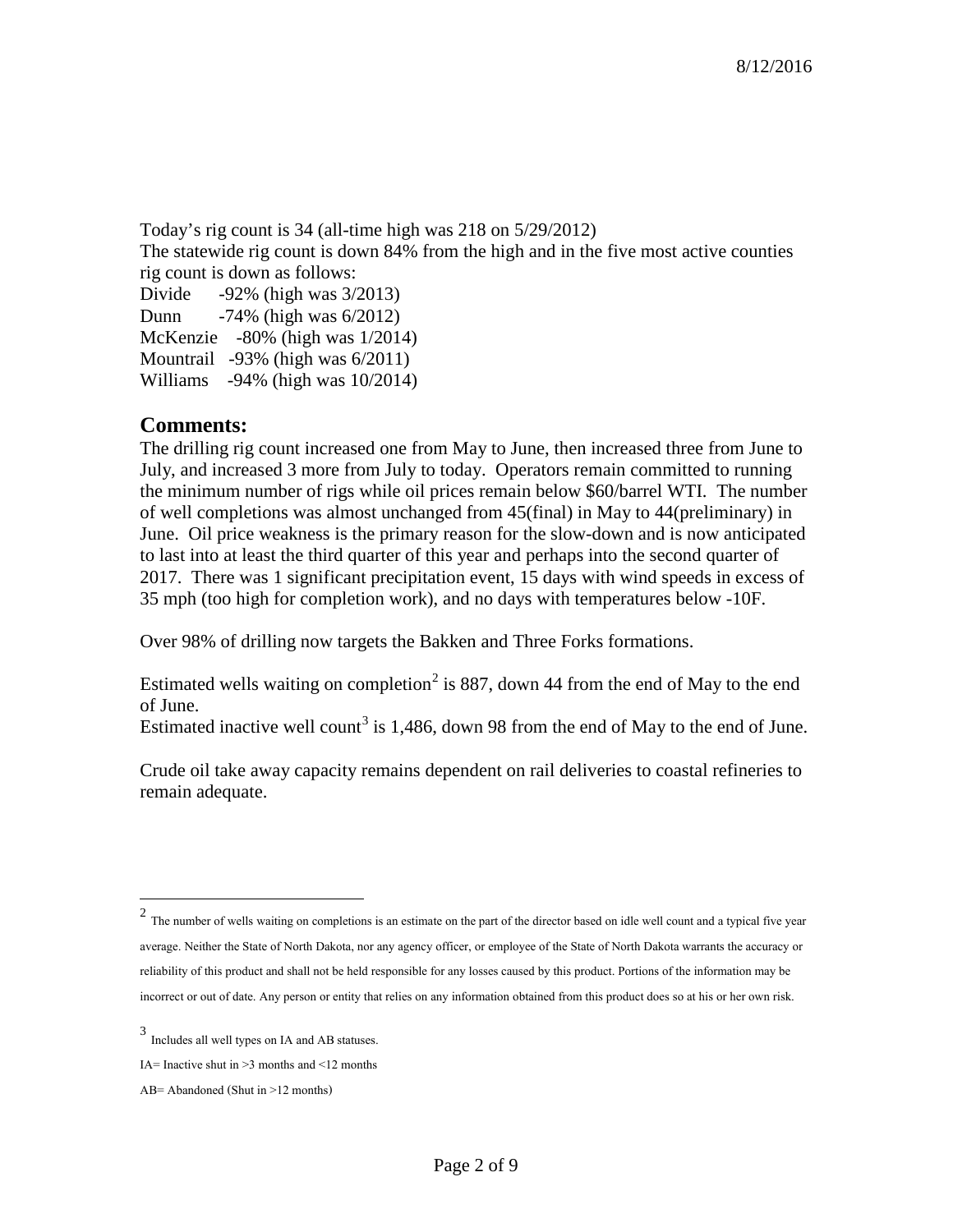Low oil price associated with lifting of sanctions on Iran, a weaker economy in China, and the Brexit are expected to lead to continued low drilling rig count. Utilization rate for rigs capable of 20,000+ feet is 25-30% and for shallow well rigs (7,000 feet or less) 15-20%.

Drilling permit activity decreased from May to June increased sharply in June as operators begin to position themselves for higher oil prices in 2017. Operators have a significant permit inventory should a return to the drilling price point occur in the next 12 months.

Rigs actively drilling on federal surface in the Dakota Prairie Grasslands remain at 0.

Activity on the Fort Berthold Reservation is as follows: 6 drilling rigs (0 on fee lands and 6 on trust lands) 166,432 barrels of oil per day (99,785 from trust lands & 66,647 from fee lands) 1,474 active wells  $(1,015)$  on trust lands & 459 on fee lands) 168 wells waiting on completion 525 approved drilling permits (334 on trust lands & 191 on fee lands) 1,766 additional potential future wells (1,253 on trust lands & 513 on fee lands)

Seismic activity is unchanged. There are 4 surveys active, 0 recording and 0 NDIC reclamation projects, 0 remediating, 2 suspended, and 1 permitted.

North Dakota leasing activity is limited to renewals and top leases in the Bakken - Three Forks area.

US natural gas storage is now 15.3% above the five-year average indicating continued low prices in the future. North Dakota shallow gas exploration could be economic at future gas prices, but is not at the current price. The operator of the exploration well (file 27235) in Emmons County has received Temporary Abandoned status on 8/31/15 and cancelled all other permits in the area. The well appears to contain 2 pay sections totaling about 80 feet thick with very good gas shows.

The price of natural gas delivered to Northern Border at Watford City is down \$0.03 to \$2.41/MCF. This results in a current oil to gas price ratio of 13 to 1. The percentage of gas flared decreased to 9.8%. The Tioga gas plant operated at 81% of capacity. The expansion of gas gathering from south of Lake Sakakawea has experienced approval delays resulting in start-up now anticipated in January 2017. The June Bakken capture percentage was 91% with the daily volume of gas flared from May to June down 16.5 MMCFD. The historical high flared percent was 36% in 09/2011. Gas capture statistics are as follows:

Statewide 90% Statewide Bakken 91% Non-FBIR Bakken 92% FBIR Bakken 87%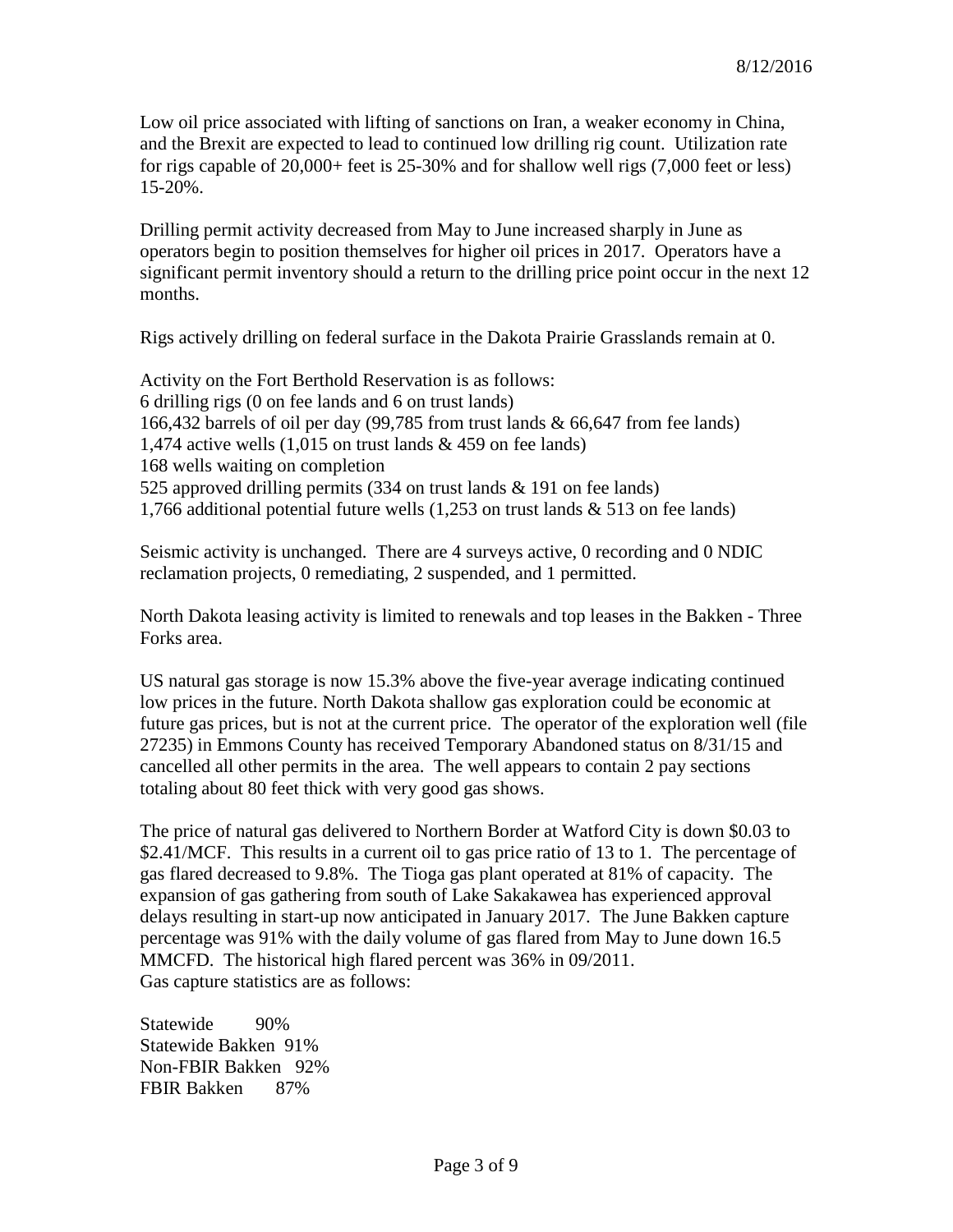Trust FBIR Bakken 86% Fee FBIR 91%

77% January 1, 2015 through March 31, 2016 80% April 1, 2016 through October 31, 2016 85% November 1, 2016 through October 31, 2018 88% November 1, 2018 through October 31, 2020 91% beginning November 1, 2020

The North Dakota Legislature passed HB1432 which sets up a council to address Clean Water Act, Safe Drinking Water Act, Clean Air Act, and Endangered Species Act issues: **BIA** has published a new final rule to update the process for obtaining rights of way on Indian land. The rule was published 11/19/15 and became effective 12/21/15. The final rule can be found at [https://www.federalregister.gov/articles/2015/11/19/2015-](https://www.federalregister.gov/articles/2015/11/19/2015-28548/rights-of-way-on-indian-land) [28548/rights-of-way-on-indian-land.](https://www.federalregister.gov/articles/2015/11/19/2015-28548/rights-of-way-on-indian-land) On June 11, 2016, the Western Energy Alliance filed a complaint and motion for a temporary restraining order and/or a preliminary injunction. On June 19, 2016, the US District court for the District of North Dakota issued an order denying the motion for a preliminary injunction.

**BLM** has published a proposed new final rule to revise Onshore Order 4. The proposed rule would replace Onshore Oil and Gas Order Number 4 (Order 4), which sets minimum standards for the measurement of oil. Order 4 has not been updated since 1989, and does not reflect modern industry practices or standards. The proposed rule can be viewed online at [www.regulations.gov](http://www.regulations.gov/) Comments on the proposed rule were due June 14, 2015. NDIC comments can be found at [http://www.nd.gov/ndic/ic-press/BLM-Comments-](http://www.nd.gov/ndic/ic-press/BLM-Comments-OnshoreOrder4.pdf)[OnshoreOrder4.pdf](http://www.nd.gov/ndic/ic-press/BLM-Comments-OnshoreOrder4.pdf)

**BLM** released a proposed rule on  $10/2/15$  to update and replace its regulations (Onshore order 5) governing the measurement of natural gas produced from onshore Federal and Indian leases. The requirements contained in the proposed rule reflect advances in measurement technology and critical updates in industry standards and practices. It also responds directly to concerns from the Government Accountability Office (GAO), the Department of the Interior's Office of Inspector General, and Secretary's Subcommittee on Royalty Management, that the BLM's existing rules do not provide adequate assurance that gas production on public and Indian lands is being accounted for in a way that ensures that all royalties are accurately tracked and paid. The proposed rule that would replace Onshore Order 5 June be viewed online at [www.blm.gov.](http://www.blm.gov/) Comments on the proposed rule were due June 14, 2015. NDIC comments can be found at<http://www.nd.gov/ndic/ic-press/BLM-Comments-1004-AE17.pdf>

**BLM** released a proposed rule on 1/22/16 to update and replace its regulations on venting and flaring of natural gas. The information from public and tribal sessions in Denver, Albuquerque, Dickinson, and Washington, DC can be viewed at [http://www.blm.gov/wo/st/en/prog/energy/oil\\_and\\_gas/public\\_events\\_on\\_oil.html.](http://www.blm.gov/wo/st/en/prog/energy/oil_and_gas/public_events_on_oil.html) NDIC comments can be found at [http://www.nd.gov/ndic/ic-press/BLM-comments-](http://www.nd.gov/ndic/ic-press/BLM-comments-140509.pdf)[140509.pdf.](http://www.nd.gov/ndic/ic-press/BLM-comments-140509.pdf)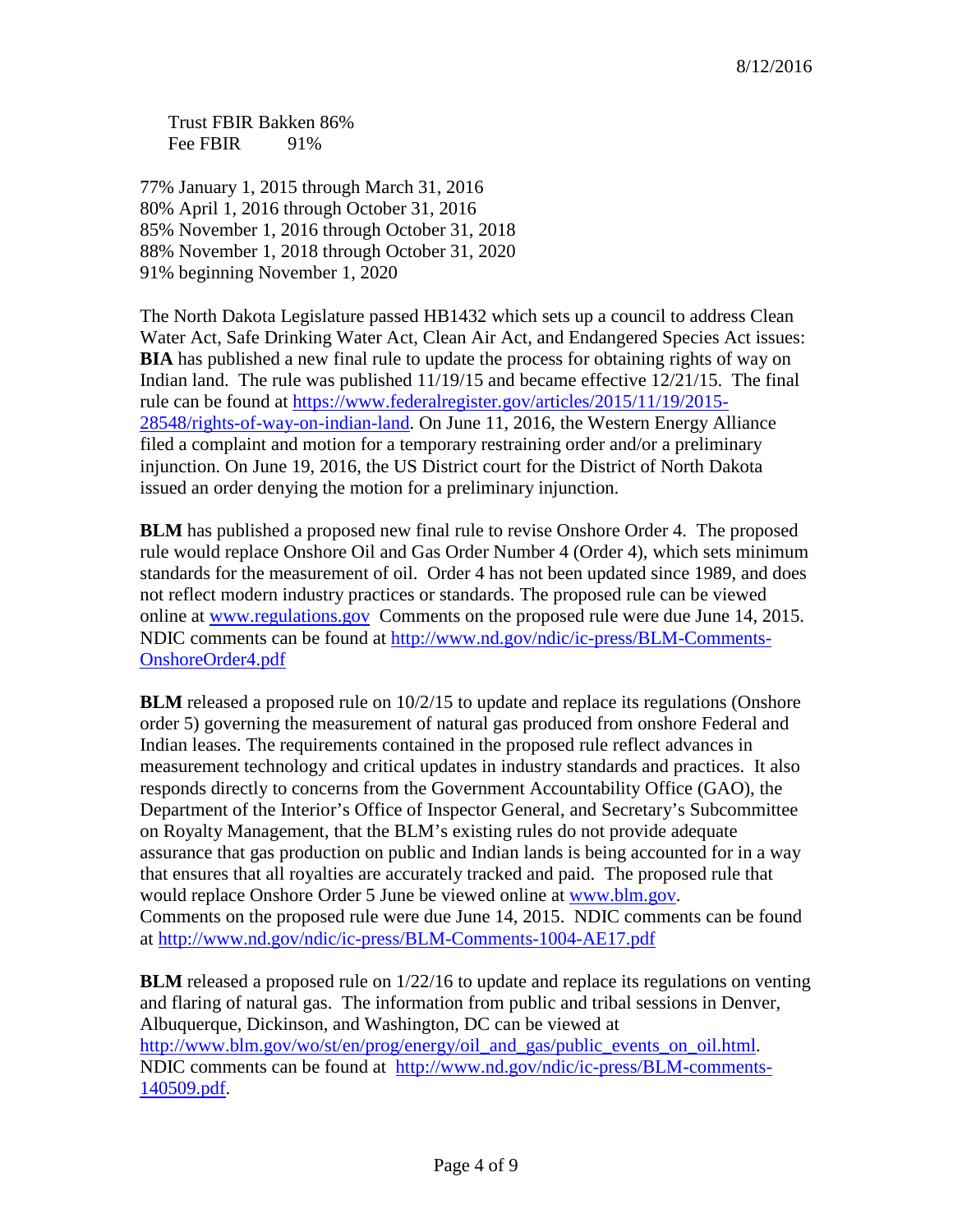Comments on the proposed rule were due June 22, 2016. NDIC comments can be found at<http://www.nd.gov/ndic/ic-press/dmr-blm-43CFR.pdf>

**BLM** revised final regulations for hydraulic fracturing on federal and Indian lands were published in the CFR on 3/26/15 and they were scheduled to go into effect 6/24/15. North Dakota, Colorado, Utah, Wyoming, Western Energy Alliance, and IPAA filed for a preliminary injunction to prevent the rules going into effect until the case is settled. Following a lengthy hearing in Casper, Wyoming on Aug 23, the court issued a stay on the rules. On 9/30/15 the court granted the preliminary injunction, preventing the rules from being enforced until litigation on the rule is final. The  $10<sup>th</sup>$  Circuit Court of Appeals issued an order  $3/10/16$  denying the industry alternative motion for a stay. On  $6/21/16$ the court found the rule to be unlawful and ordered it set aside. The plaintiffs filed a motion with the US Court of Appeals for the Tenth Circuit to dismiss the appeal of the preliminary injunction. The Department of Justice on behalf of the BLM and the intervening environmental groups plan to appeal the decision on the rule and oppose the motion to dismiss the appeal of the preliminary injunction. NDIC comments on the rule can be found at<http://www.nd.gov/ndic/ic-press/BLM-comments-120625.pdf>

**BLM** has published a new final rule to revise Onshore Order 3. The proposed rule would change the way federal production is measured and allocated for calculation of royalties, require a federal Application for Permit to Drill (APD) even for state and private wells in a federal unit or communitized area (CA), and revise the situations in which downhole commingling of production from different leaseholds would be allowed. Comments on the proposed rule were due June 14, 2015. NDIC comments can be found at <http://www.nd.gov/ndic/ic-press/BLM-Comments-OnshoreOrder3.pdf>

**BLM** has published the North Dakota Greater Sage-Grouse Proposed Resource Management Plan Amendment and Final EIS. **NDIC is evaluating whether the state needs to intervene in the lawsuit filed by Western Energy Alliance challenging the final plan.** Information on the plan and EIS can be found at the following web addresses: [https://www.blm.gov/epl-front](https://www.blm.gov/epl-front-office/eplanning/planAndProjectSite.do?methodName=dispatchToPatternPage¤tPageId=48797)[office/eplanning/planAndProjectSite.do?methodName=dispatchToPatternPage&currentP](https://www.blm.gov/epl-front-office/eplanning/planAndProjectSite.do?methodName=dispatchToPatternPage¤tPageId=48797) [ageId=48797](https://www.blm.gov/epl-front-office/eplanning/planAndProjectSite.do?methodName=dispatchToPatternPage¤tPageId=48797)

**EPA** Yesterday, August 11, 2016 EPA's Scientific Advisory Board completed their peer review of the Agency's June 2015 draft of the Assessment of the Potential Impacts of Hydraulic Fracturing for Oil and Gas on Drinking Water Resources. The review can be found at

[https://yosemite.epa.gov/sab/sabproduct.nsf/LookupWebReportsLastMonthBOARD/BB6](https://yosemite.epa.gov/sab/sabproduct.nsf/LookupWebReportsLastMonthBOARD/BB6910FEC10C01A18525800C00647104/$File/EPA-SAB-16-005+Unsigned.pdf) [910FEC10C01A18525800C00647104/\\$File/EPA-SAB-16-005+Unsigned.pdf](https://yosemite.epa.gov/sab/sabproduct.nsf/LookupWebReportsLastMonthBOARD/BB6910FEC10C01A18525800C00647104/$File/EPA-SAB-16-005+Unsigned.pdf)

EPA will use the SAB's final comments and suggestions, along with relevant literature published since the release of the draft assessment, and public comments received by the Agency, to revise and finalize the assessment. **The NDIC is evaluating the potential impacts of the peer review to determine if any action is appropriate.** NDIC comments on the EPA Assessment can be found at [http://www.nd.gov/ndic/ic](http://www.nd.gov/ndic/ic-press/DMR-EPA-HydraulicFractureComments.pdf)[press/DMR-EPA-HydraulicFractureComments.pdf](http://www.nd.gov/ndic/ic-press/DMR-EPA-HydraulicFractureComments.pdf)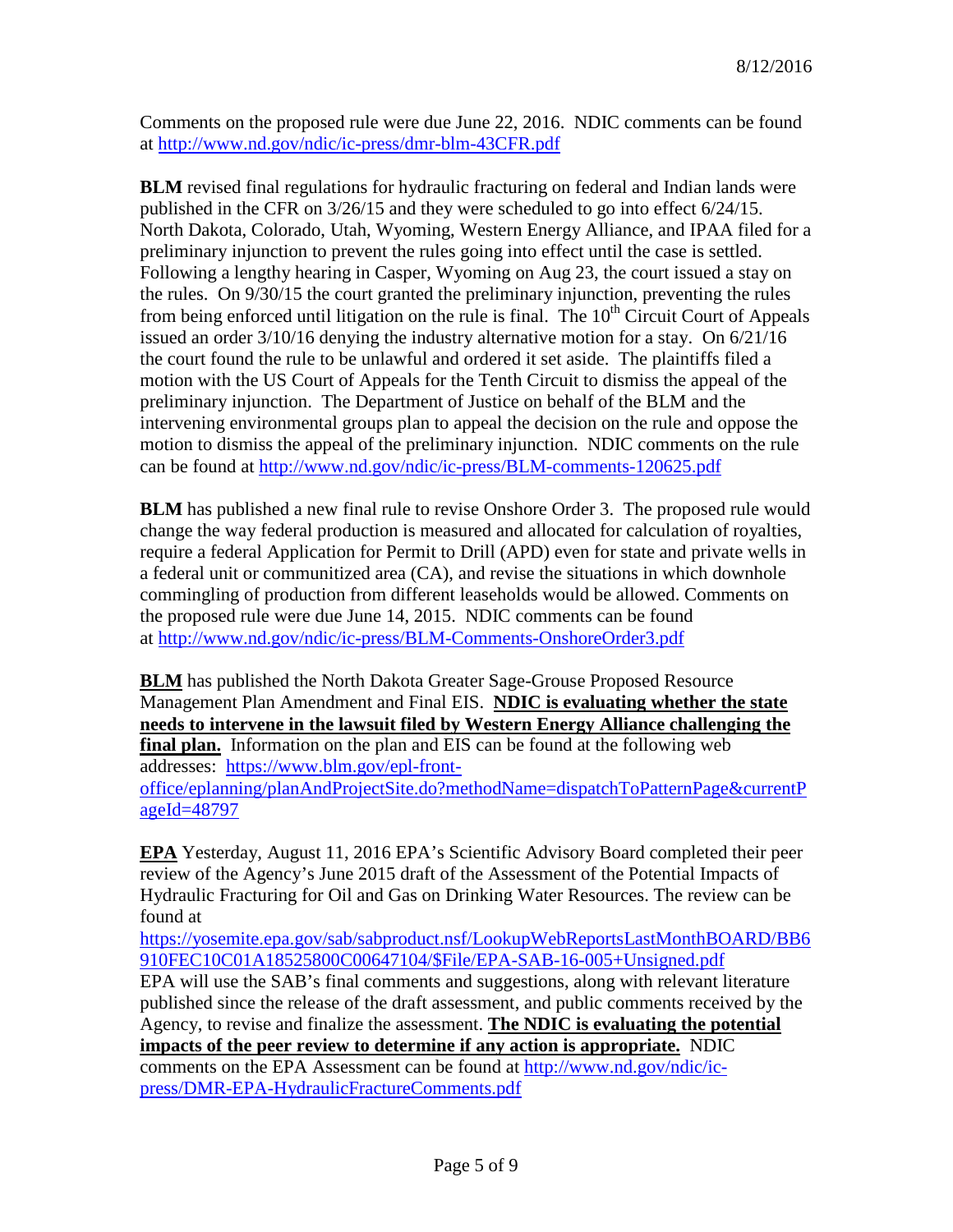**EPA** On May 26, 2015 a coalition of environmental organizations filed a 60 day legal notice with the U.S. Environmental Protection Agency demanding more regulation of drilling and fracking waste. The groups are the Environmental Integrity Project, Natural Resources Defense Council, Earthworks, Responsible Drilling Alliance, San Juan Citizens Alliance, West Virginia Surface Owners Rights Organization, and the Center for Health, Environment and Justice. On June 4, 2016 the same environmental groups filed suit against the EPA in the federal district court for the District of Columbia. The Plaintiffs Allege that EPA "has failed to meet its nondiscretionary duty" under the federal Resource Conservation and Recovery Act (RCRA ) to review and revise the RCRA Subtitle D solid waste regulations for O&G wastes every three years and that EPA last completed such a review in 1988 and that EPA has failed to review or revise the guidelines for state solid waste plans since 1981.

Plaintiffs want to force EPA to do two things-

1. Issue more stringent regulations for managing and disposing of O&G wastes, including on issues such as open-air pits and impoundments used for storing O&G wastewater, underground injection wells, and the transportation of O&G wastes by truck or pipeline.

2. Make the state solid waste plan guidelines more stringent and comprehensive. The document filed in the suit can be found at [http://environmentalintegrity.org/wp](http://environmentalintegrity.org/wp-content/uploads/2016-05-04-RCRA-OG-Wastes-Deadline-Suit-Complaint-FILED.pdf)[content/uploads/2016-05-04-RCRA-OG-Wastes-Deadline-Suit-Complaint-FILED.pdf](http://environmentalintegrity.org/wp-content/uploads/2016-05-04-RCRA-OG-Wastes-Deadline-Suit-Complaint-FILED.pdf) **On June 30, 2016 North Dakota filed motions to intervene in order to prevent a sue and settle situation that would adversely impact state regulatory jurisdiction and to dismiss the case. Motions to Intervene were also filed by the Texas Railroad Commission, American Petroleum Institute, Independent Petroleum Association of America, and the association of Texas oil and gas producer/royalty owners (TIPRO). The court has granted the US government's request for an extension of time until September 5 to file its consolidated opposition to the three pending motions to intervene. North Dakota will have until September 23 to file a reply.**

**EPA** Prime Minister Justin Trudeau and President Barack Obama announced Thursday 3/10/16 their two countries will work together to reduce methane emissions from the oil and gas sector by 40 to 45 per cent below 2012 levels by 2025. On June 3, 2016 the proposed "Information Collection Effort for Oil and Gas Facilities" was published in the Federal Register on June 3, 2016. The notice and supporting statement along with the operator survey and facility survey can be found at

[https://www3.epa.gov/airquality/oilandgas/actions.html.](https://www3.epa.gov/airquality/oilandgas/actions.html) Comments on the proposed information collection were due August 2, 2016. **NDIC comments can be found** at <http://www.nd.gov/ndic/ic-press/dmr-epa-comments2016-0204.pdf>

**EPA** On June 3, 2016 the final rule proposing a suite of changes to Clean Air Act permitting requirements for new and modified emissions sources in the oil and natural gas industry was published in the Federal Register. **On June 29, 2016 the NDIC decided to file a Petition for Review with the US Appeals Court for the District of**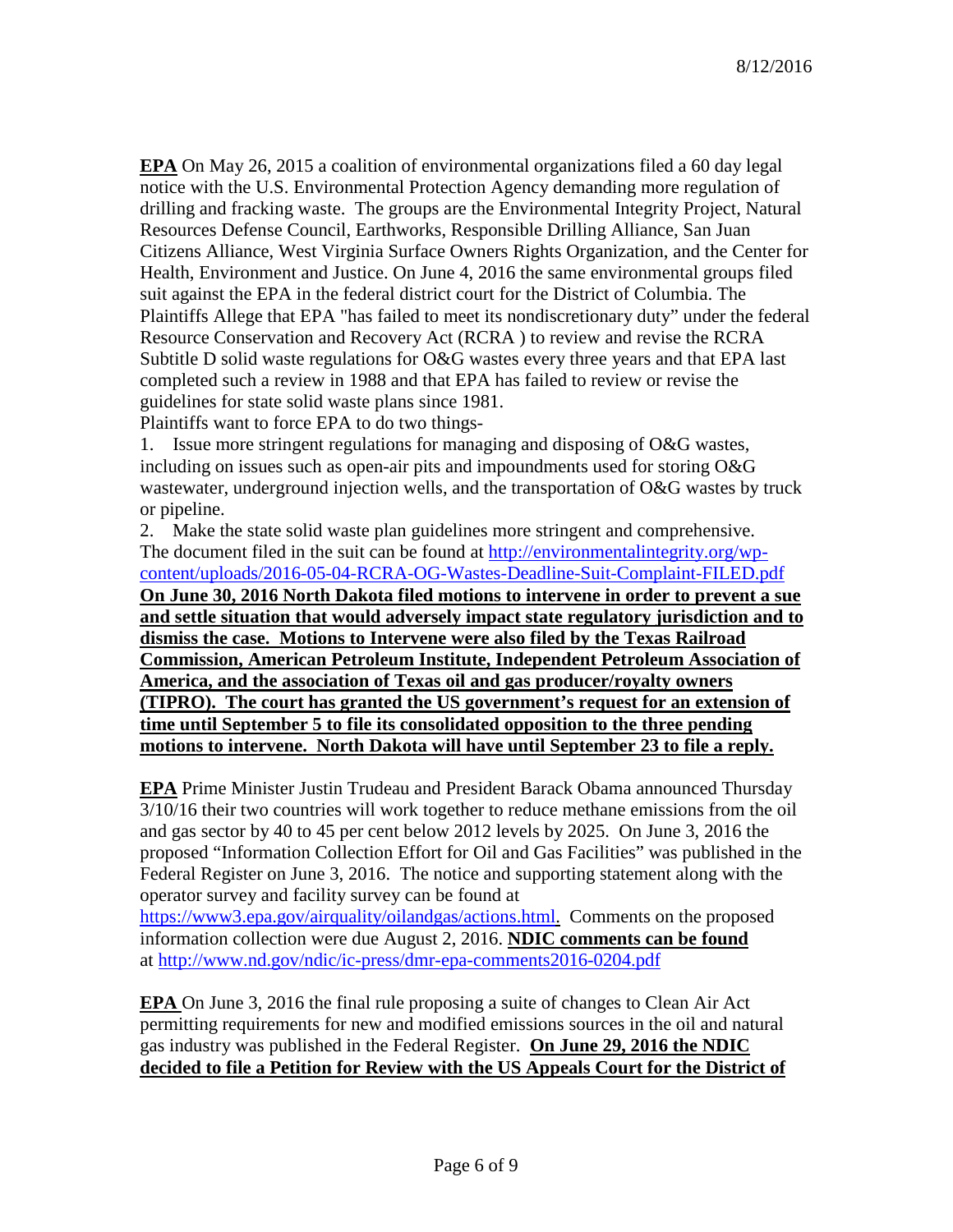#### **Columbia to defend the state's sovereign jurisdiction over oil and gas regulation. Thirteen other states have joined this effort.**

The proposed actions and NDIC comments are as follows:

o Proposed New Source Performance Standards – Docket ID number EPA-HQ-OAR-2010-0505. NDIC comments can be found at [http://www.nd.gov/ndic/ic-press/EPA-HQ-](http://www.nd.gov/ndic/ic-press/EPA-HQ-OAR-2010-0505.pdf)[OAR-2010-0505.pdf](http://www.nd.gov/ndic/ic-press/EPA-HQ-OAR-2010-0505.pdf)

o Draft Control Techniques Guidelines – Docket ID number: EPA-HQ-OAR-2015-0216. NDIC comments can be found at [http://www.nd.gov/ndic/ic-press/EPA-HQ-OAR-2015-](http://www.nd.gov/ndic/ic-press/EPA-HQ-OAR-2015-0216.pdf) [0216.pdf](http://www.nd.gov/ndic/ic-press/EPA-HQ-OAR-2015-0216.pdf)

o Proposed Source Determination Rule – Docket ID number: EPA-HQ-OAR-2013-0685. NDIC comments can be found at [http://www.nd.gov/ndic/ic-press/EPA-HQ-OAR-2013-](http://www.nd.gov/ndic/ic-press/EPA-HQ-OAR-2013-0685.pdf) [0685.pdf](http://www.nd.gov/ndic/ic-press/EPA-HQ-OAR-2013-0685.pdf)

o Proposed Federal Implementation Plan for Implementing Minor New Source Review Permitting in Indian Country – Docket ID number: EPA-HQ-OAR-2014-0606. NDIC comments can be found at [http://www.nd.gov/ndic/ic-press/EPA-HQ-OAR-2014-](http://www.nd.gov/ndic/ic-press/EPA-HQ-OAR-2014-0606.pdf) [0606.pdf](http://www.nd.gov/ndic/ic-press/EPA-HQ-OAR-2014-0606.pdf)

**EPA** published an advanced notice of proposed rule-making to seek comments on the information that should be reported or disclosed for hydraulic fracturing chemical substances and mixtures and the mechanism for obtaining this information. The proposed rule-making is in response to a petition from Earthjustice and 114 other groups who are opposed to the use of the GWPC-IOGCC FracFocus website process of chemical disclosure and any type of trade secret protection for hydraulic fracturing fluid mixtures. These groups are requesting EPA regulation of chemical disclosure under the federal Toxic Substances Control Act. Thanks to all who provided comments in support of a "states first" policy. NDIC comments can be viewed at [http://www.nd.gov/ndic/ic](http://www.nd.gov/ndic/ic-press/DMR-frac714.pdf)[press/DMR-frac714.pdf](http://www.nd.gov/ndic/ic-press/DMR-frac714.pdf)

**EPA** Administrator, Gina McCarthy, and the Assistant Secretary of the Army (Civil Works), Jo Ellen Darcy, signed the "Waters of the United States" final rule on 05/27/2015. The final rule was published in the Federal Register Aug 29, 2015 and became effective in 37 states on May 28, 2015. North Dakota, Alaska, Arizona, Arkansas, Colorado, Idaho, Missouri, Montana, Nebraska, New Mexico, Nevada, South Dakota, and Wyoming filed a lawsuit in U.S. District Court, claiming the final rule would harm states as regulators of the waters and lands. On May 27th Federal District Judge Erickson granted a preliminary injunction preventing enforcement of the rule in the 13 states. The North Dakota case will now be subject to appeal, but no schedule has been set at this time. NDIC comments can be viewed at [http://www.nd.gov/ndic/ic](http://www.nd.gov/ndic/ic-press/WOTUS-comments.pdf)[press/WOTUS-comments.pdf](http://www.nd.gov/ndic/ic-press/WOTUS-comments.pdf)

Texas, Mississippi and Louisiana filed a joint complaint in the U.S. District Court for the Southern District of Texas, charging that the rule is unconstitutional. Ohio and Michigan filed a complaint in the U.S. District Court for the Southern District of Ohio, alleging that the expansion of jurisdiction includes dry land. Georgia and eight other states (Alabama, Florida, Kansas, Kentucky, South Carolina, Utah, West Virginia and Wisconsin) filed suit in the U.S. District Court for the Southern District of Georgia, asking the court to vacate the rule and block its enforcement by injunction. On 10/9/15 the United States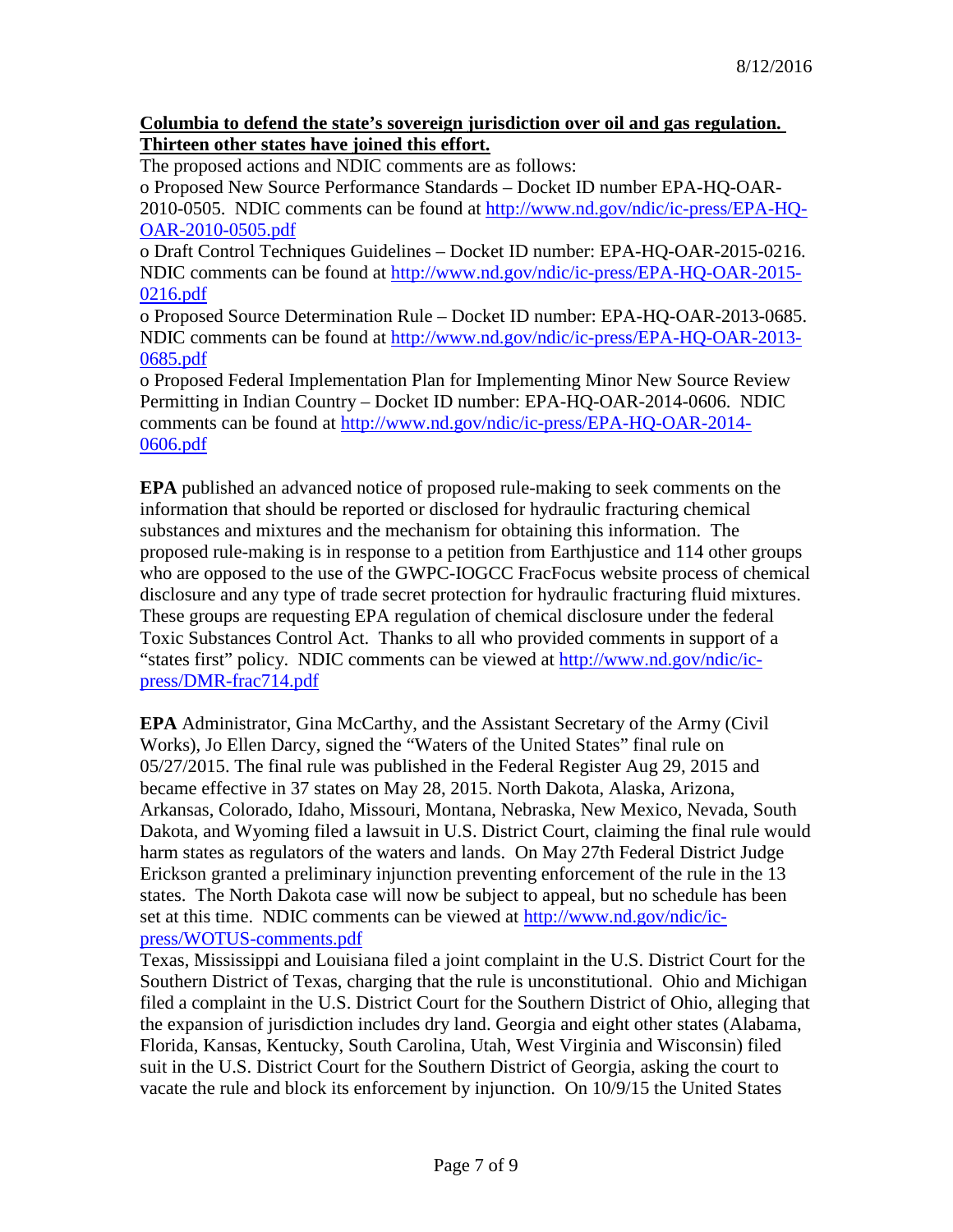Court Of Appeals for the Sixth Circuit granted a nationwide stay of the WOTUS rule pending jurisdiction determinations.

**USFWS** has made a decision to list the Dakota Skipper and Powershiek Skipperling to receive protection under the Endangered Species Act. Additional potential listing of concern are the Rufa Red Knot, Sprague's Pipit, Greater Sage Grouse, Monarch Butterfly, Sturgeon Chub, and Sicklefin Chub.

**USFWS** has published a new final rule to revise Management of Non-Federal Oil and Gas Rights. Key components of the proposed rule include: A permitting process for new operations; A permitting process for well plugging and reclamation for all operations; Information requirements for particular types of operations; Operating standards so that both the Service and the operator can readily identify what standards apply to particular operations; Fees for new access beyond that held as part of the operator's oil and gas right; Financial assurance (bonding); Penalty provisions; Clarification that the process for authorizing access to non-Federal oil and gas properties in Alaska will continue to be controlled by 43 CFR part 36, which implements provisions of the Alaska National Interest Lands Conservation Act; and Codification of some existing agency policies and practices. The proposed rule June be viewed online at <http://www.fws.gov/policy/library/2015/2015-30977.html> comments on the proposed rule

were due June 9, 2016. NDIC comments can be found at [http://www.nd.gov/ndic/ic](http://www.nd.gov/ndic/ic-press/DMR-FWS-0086.pdf)[press/DMR-FWS-0086.pdf](http://www.nd.gov/ndic/ic-press/DMR-FWS-0086.pdf) On June 28, 2016 USFWS published the handbook for implementing the rule. On July 11, 2016 Congressman Cramer successfully included a prohibition on funding for the US Fish and Wildlife Service Management of Non-Federal Oil and Gas rule in the House Interior and Environment Appropriations bill which has a number of other provisions prohibiting this Administration from infringing on State's rights. **The NDIC is evaluating the impacts of rule and handbook to determine if legal action is appropriate.**